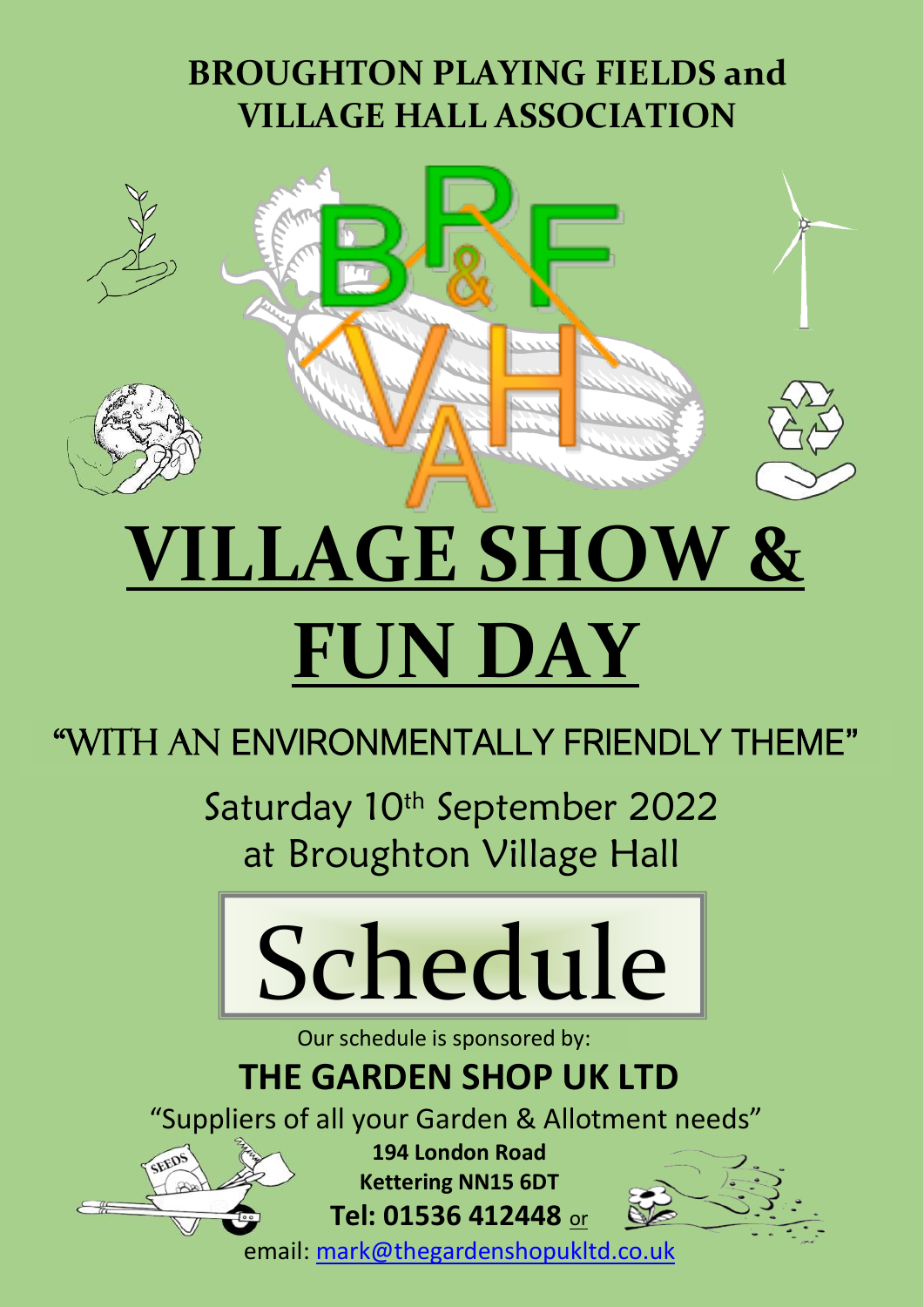#### **RULES**

- 1. Classes 1 56 are open to residents and people who work in Broughton and Little Cransley, attend Broughton School/Pre-School or hold membership to any Club/Association based in Broughton and Little Cransley.
- 2. All entries must be home produced except for the flowers /foliage in class 49.
- 3. Exhibitors may enter no more than one exhibit in any one class. Items previously exhibited will not be accepted.
- 4. The Show Tent will be open for staging from 10.30am to 12 noon on Saturday 10<sup>th</sup> September and will then be closed for judging until 2.00pm.
- 5. The judge's decision will be final, and no correspondence will be entered into.
- 6. The Broughton Playing Fields and Village Hall Committee cannot accept any responsibility for the loss or damage to the property of any exhibitor at or in transit to the show.
- 7. The Challenge Trophy will be awarded for the exhibit adjudged to be 'Best in Show'.
- 8. Presentation of trophies will take place during the afternoon.
- 9. Exhibits may be removed after 4.30pm. Any fruit/vegetable items which remain uncollected after 5.00pm will be disposed of by the Committee.
- 10. All trophies remain the property of the Broughton Playing Fields and Village Hall Association.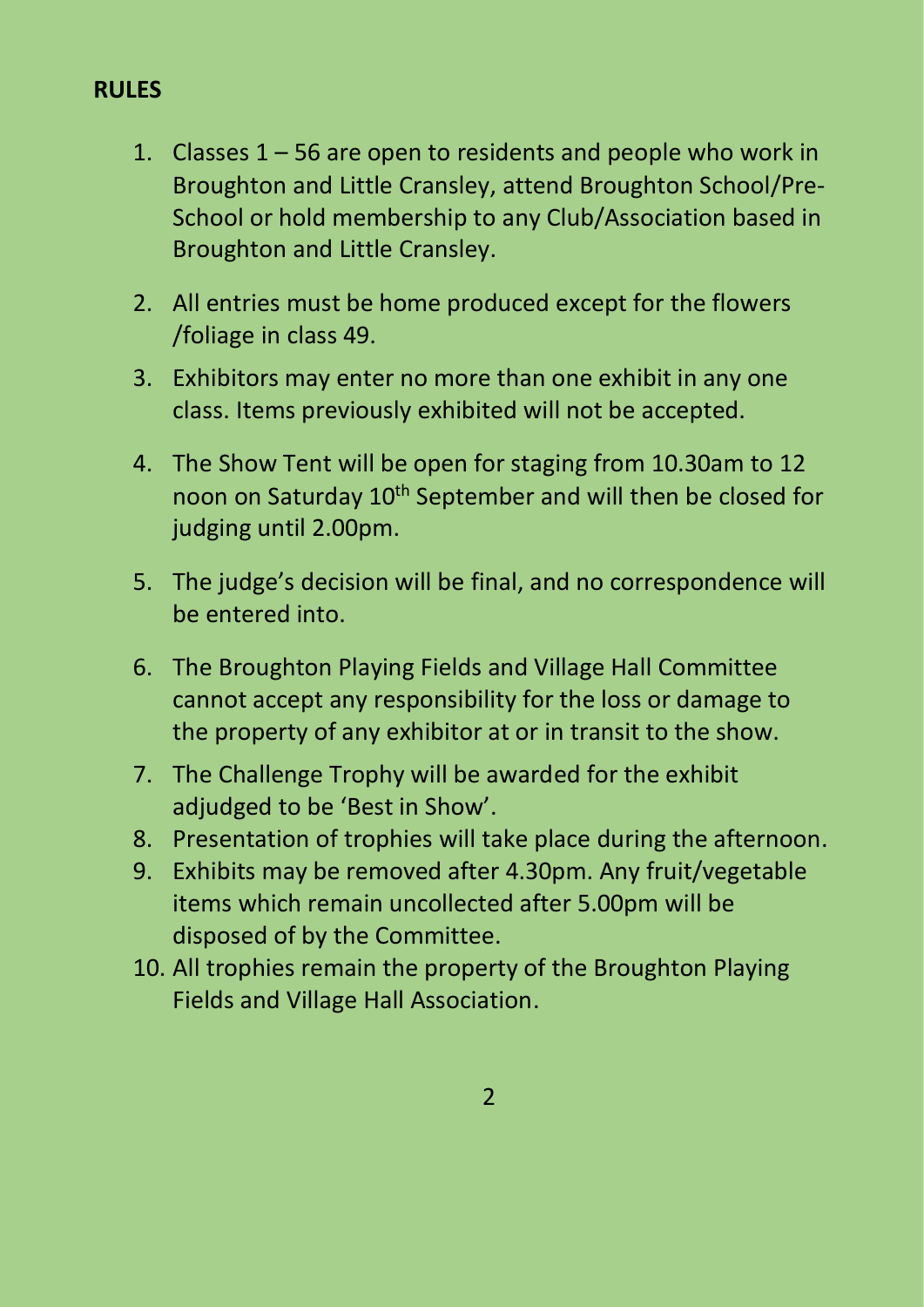## **Fruit and Vegetables**

#### **Class**

- 3 potatoes of one variety\*
- 2 3 beetroots without tops\*
- 3 carrots without tops \*
- Longest carrot
- 3 parsnips without tops
- 3 onions below 250g each\*
- Largest onion
- 5 shallots pickling (Max diameter 30mm) \*
- 2 leeks with tops
- 5 cherry tomatoes (Max. diameter 30mm) \*
- 5 Non cherry tomatoes with calyx\*
- 1 cucumber
- 4 runner beans
- 2 cobs of sweet corn kernels showing\*
- 3 courgettes\*
- 1 pumpkin
- 17 1 culinary marrow
- Heaviest marrow
- 3 dessert apples\*
- 3 sticks of rhubarb (leaves removed)
- 10 raspberries with calyx\*
- 6 chicken eggs\*
- 4 Duck eggs\*
- A wonky vegetable
- Selection of fresh garden produce displayed on a tray not exceeding 60cm x 30cm

### \* To be displayed on a white plate.

## **Flowers** *(Vases will be provided)*

- 26 1 scented rose in a vase
- 3 dahlias in a vase (same or mixed varieties)
- 3 stems of spray chrysanthemum same or mixed varieties
- 3 chrysanthemums same variety in a vase
- 3 gladioli (same or mixed varieties)
- 3 stems of any one variety of flower not covered in classes 26-30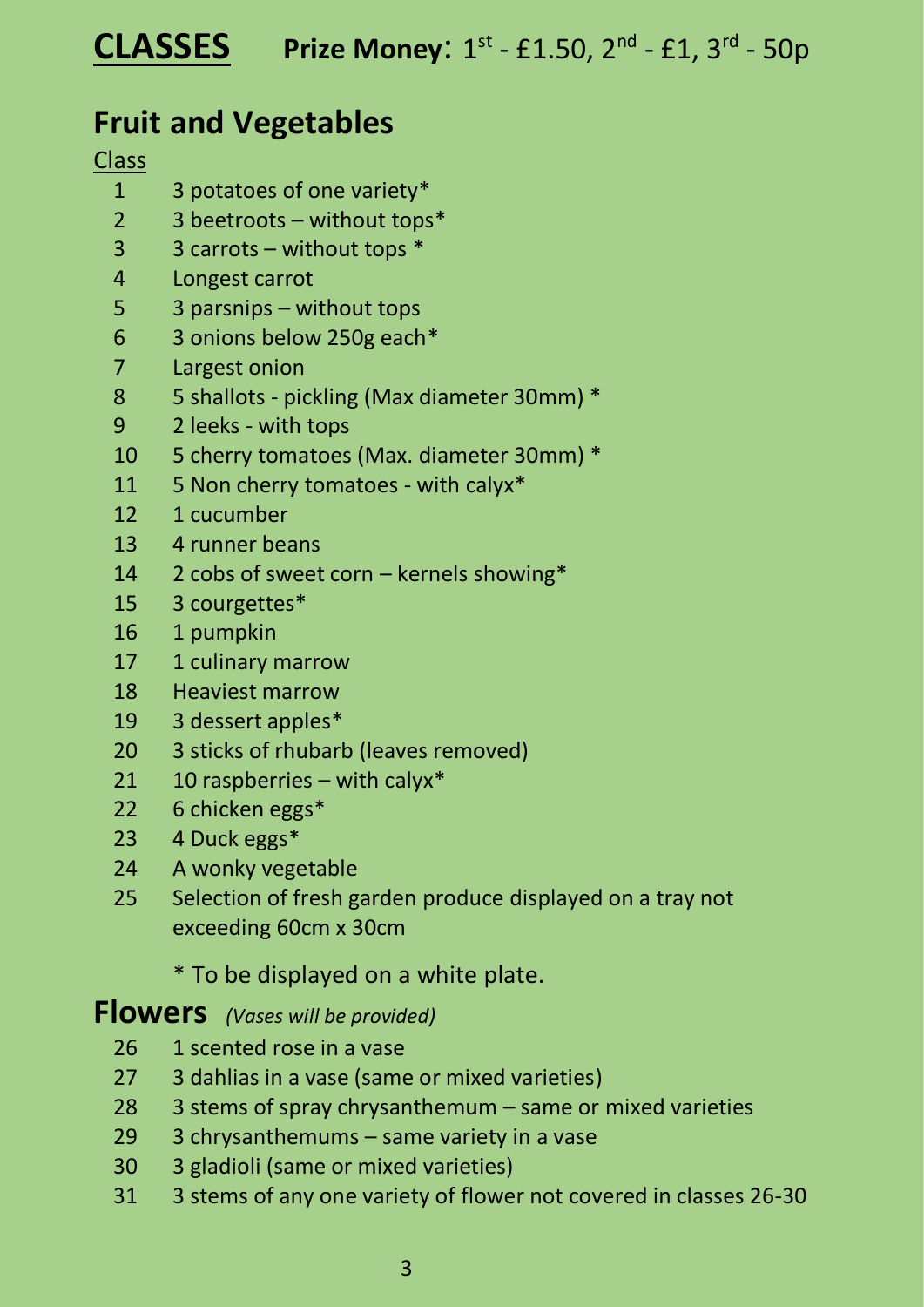## **Preserves**

- Jar of jam any variety (min weight 340g)
- Jar of jelly any variety (min weight 340g)
- Jar of Marmalade (min weight 340g)
- Jar of lemon curd (min weight 340g)
- Jar of Chutney at least 6 weeks old
- Jar of pickled vegetables

## **Cookery (no nuts to be used in these classes)**

- Victoria Sandwich (3 eggs)
- 5 fruit scones
- 5 brownies
- Ginger cake (Recipe provided)
- Vegan Cake

## **Handicrafts**

- A painting or drawing may be framed
- A soft toy
- Knitted item
- An item of embroidery
- Woodwork item not exceeding 30cm x 30cm x 30cm
- Any handicraft item not covered in classes 41-45

## **Floral Art** *(Flowers may be purchased for this class)*

Arrangement depicting "Climate Change"

## **Photography** Entries may be mounted. Maximum size unmounted 8" x 6"

(20 x 15cm)

- Photograph entitled "Green Planet"
- Photograph entitled "Jubilee Britain"

## **Children's Classes**

- 8-11yrs Robot made of recycled materials
- 8-11yrs 3 cookies shaped like a leaf
- 8-11yrs A poem "Eco-warrior"
- 7yrs and under A junk model
- 7yrs and under A decorated cup cake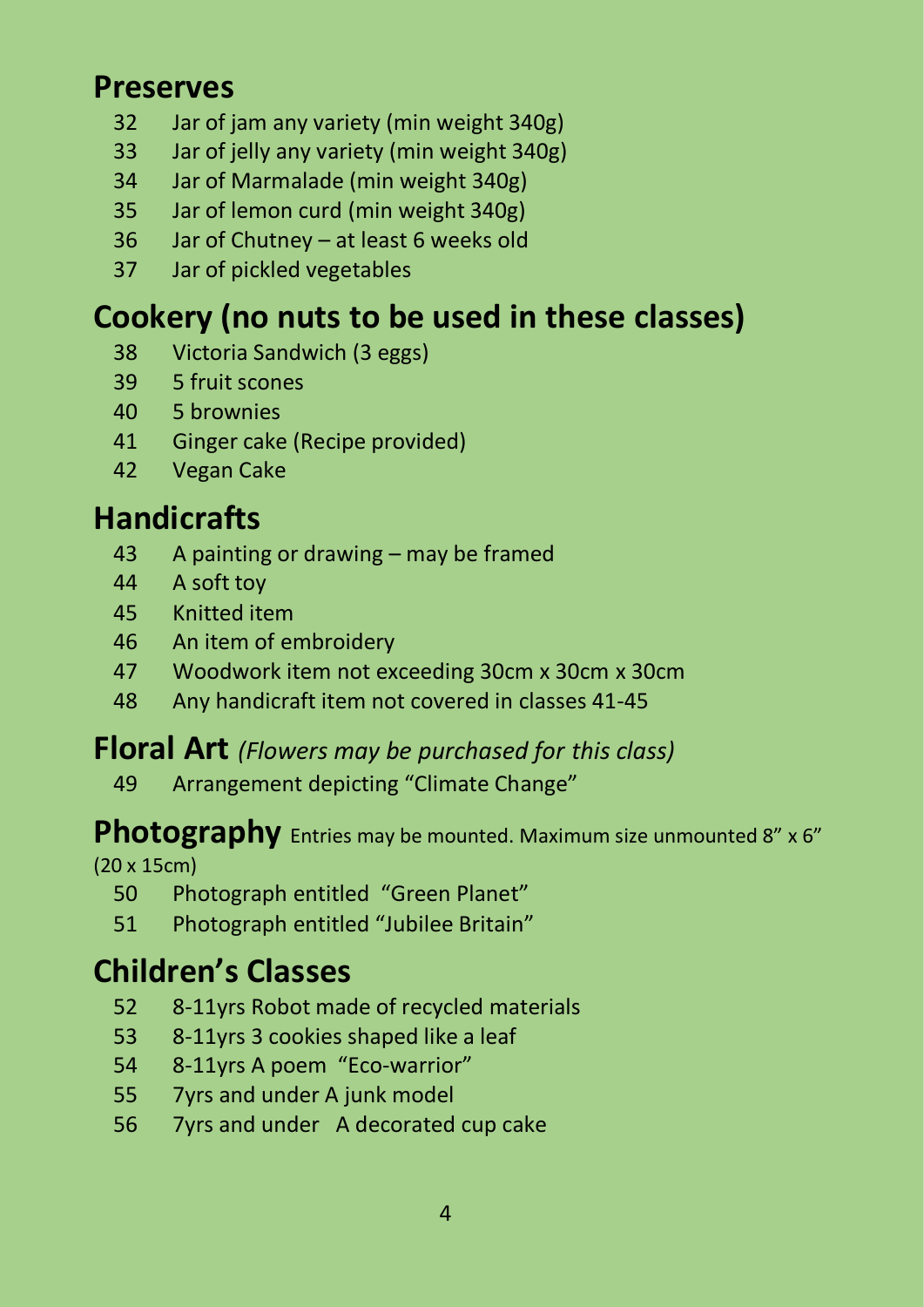# **Class 41 Ginger Cake Recipe**

## **Ingredients**

- 85g butter,
- 225g golden syrup
- 60g soft brown sugar
- 70ml milk
- 1 large [egg](https://www.bbcgoodfood.com/glossary/egg) beaten
- 225g p SR flour
- 3 tsp ground ginger
- Pinch of salt

## **Method**

- 1. Heat oven to 180C
- 2. Sieve together flour, ginger, sugar and salt
- 3. Add flour mixture to cooled butter and syrup, stir
- 4. Mix the beaten egg with the milk. Add to the other ingredients and mix well
- 5. Pour into a 1lb loaf tin
- 6. Bake in the oven at 180C for 45 mins
- 7. Leave to cool in the tin then turn out.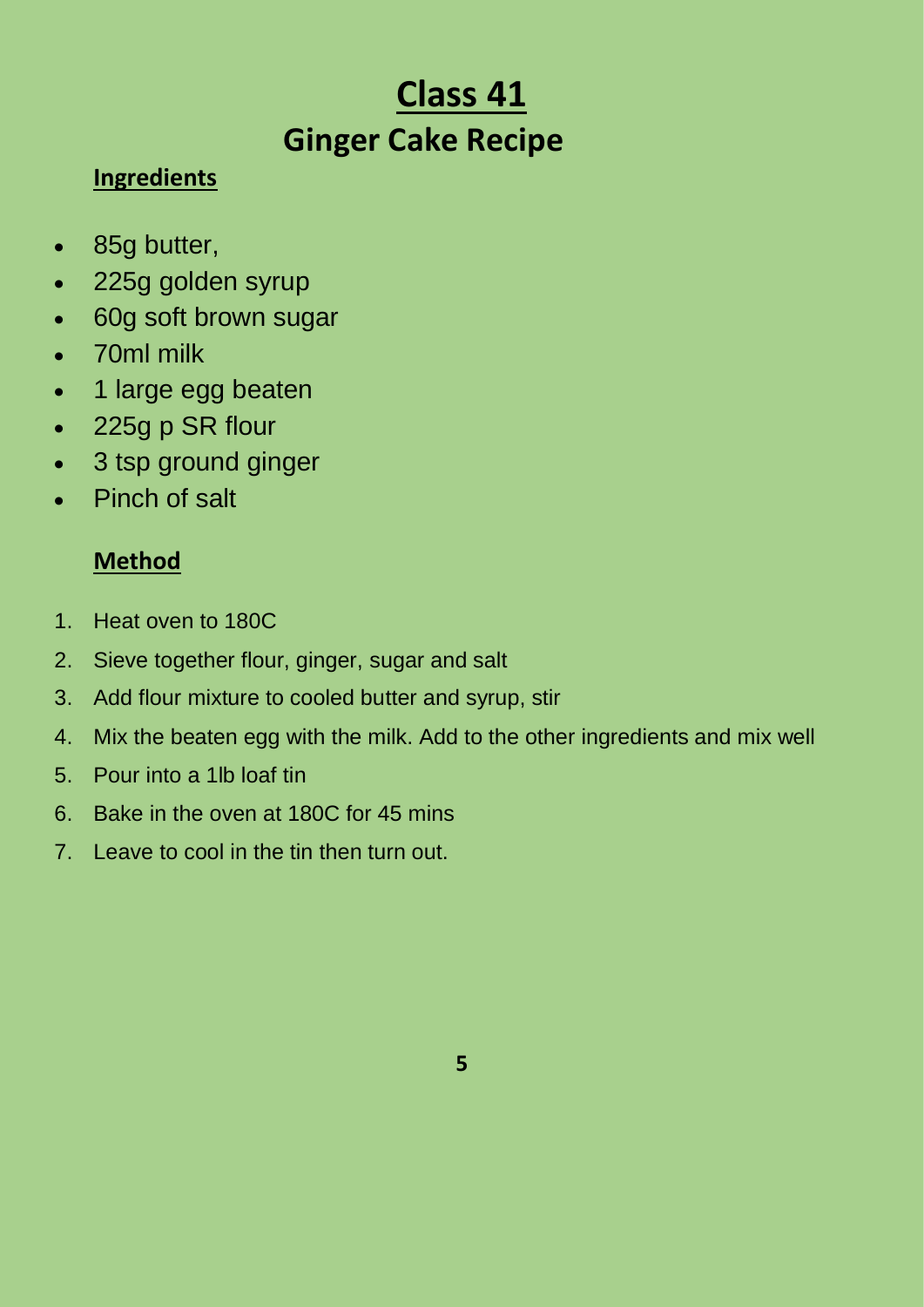#### **VILLAGE SHOW AND FUN DAY**

#### **FUN DOG SHOW**

## **Classes £2 per entry on the day or £1.50 (see entry form below)**

#### **Class**

- D1 Friendliest dog
- D2 Best puppy (18 months or under)
- D3 Best veteran dog (over 7 years old)
- D4 Most obedient dog
- D5 Dog that looks most like its owner
- D6 Fastest sausage eater
- D7 Best in Broughton



### *Dog Show Rules*

- *1. All competitors must be kept on a lead.*
- *2. All owners must be responsible and clean up after their dogs*
- *3. The judge's decision will be final.*
- *4. Dogs may enter more than one class.*
- *5. Winners from classes will be entered into 'Best in Broughton' free of charge.*
- *6. Entries will be accepted on the day.*
- *7. The Dog Show will begin after 2pm on Saturday 10th September.*
- *8. All classes will be open to dogs from anywhere.*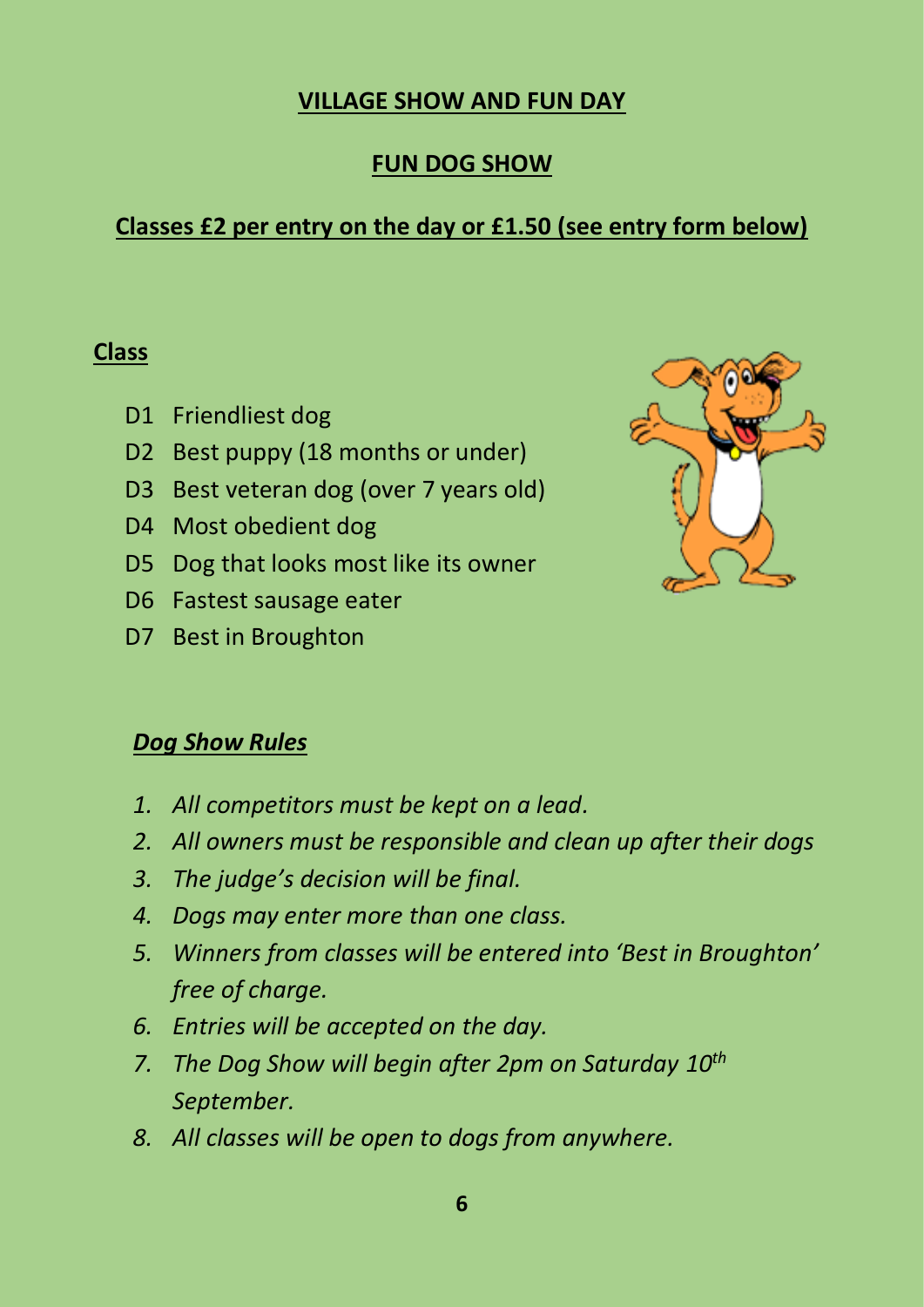# Also on 10<sup>th</sup> September from 2pm.............

The Village Show will focus on local produce, crafts and most of all family enjoyment. Our theme this year will be "THE ENVIRONMENT".

The recipe for the afternoon of 10<sup>th</sup> September will be one of fun and entertainment with lots of games, competitions and attractions for all ages. Subject to any Covid 19 restrictions in force on the day.

Welly Wanging

Children's games

**TOMBOLA** 

Cream Teas

## MUSICAL ENTERTAINMENT

Pimms, Gin and Real Ale

SIDE STALLS

Raffle

TARGET FOOTBALL

Barbeque

Mr MAGICTRACTION ENGINE RIDES

All proceeds raised will be used to support the ongoing development of BROUGHTON VILLAGE HALL AND PLAYING FIELDS